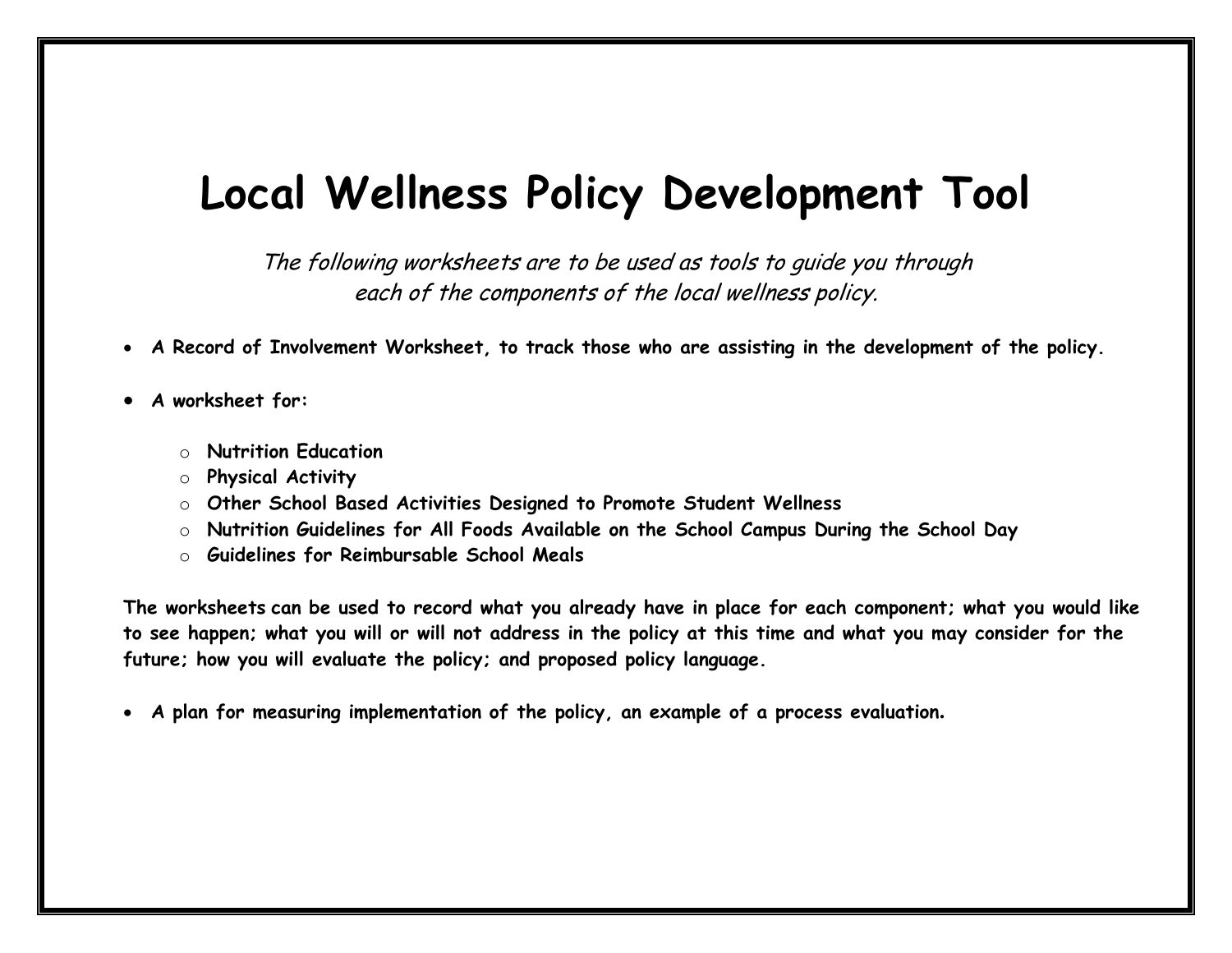### **Record of Involvement**

For each group, include the names and contact information of those who are interested in becoming involved in the wellness policy development and in what manner they are involved.

#### *Parents*

| - - - - - - - - |              |            |                       |
|-----------------|--------------|------------|-----------------------|
| Name            | Phone/E-mail | Interested | Manner of Involvement |
|                 |              |            |                       |
|                 |              |            |                       |
|                 |              |            |                       |
|                 |              |            |                       |
|                 |              |            |                       |
|                 |              |            |                       |
|                 |              |            |                       |

#### *Students*

| Name | Phone/E-mail | Interested | Manner of Involvement |
|------|--------------|------------|-----------------------|
|      |              |            |                       |
|      |              |            |                       |
|      |              |            |                       |
|      |              |            |                       |
|      |              |            |                       |
|      |              |            |                       |

#### *Representatives of the School Food Authority*

| Name | Phone/E-mail | Interested | Manner of Involvement |
|------|--------------|------------|-----------------------|
|      |              |            |                       |
|      |              |            |                       |
|      |              |            |                       |
|      |              |            |                       |
|      |              |            |                       |
|      |              |            |                       |

#### *School Board*

| Name | Phone/E-mail | Interested | Manner of Involvement |
|------|--------------|------------|-----------------------|
|      |              |            |                       |
|      |              |            |                       |
|      |              |            |                       |
|      |              |            |                       |
|      |              |            |                       |
|      |              |            |                       |

#### *School Administrators*

| Name | Phone/E-mail | Interested | Manner of Involvement |
|------|--------------|------------|-----------------------|
|      |              |            |                       |
|      |              |            |                       |
|      |              |            |                       |
|      |              |            |                       |
|      |              |            |                       |
|      |              |            |                       |

*Public*

| $\sim$ 000 000 |              |            |                       |
|----------------|--------------|------------|-----------------------|
| Name           | Phone/E-mail | Interested | Manner of Involvement |
|                |              |            |                       |
|                |              |            |                       |
|                |              |            |                       |
|                |              |            |                       |
|                |              |            |                       |
|                |              |            |                       |

#### *Other*

| Name | Phone/E-mail | Interested | Manner of Involvement |
|------|--------------|------------|-----------------------|
|      |              |            |                       |
|      |              |            |                       |
|      |              |            |                       |
|      |              |            |                       |
|      |              |            |                       |
|      |              |            |                       |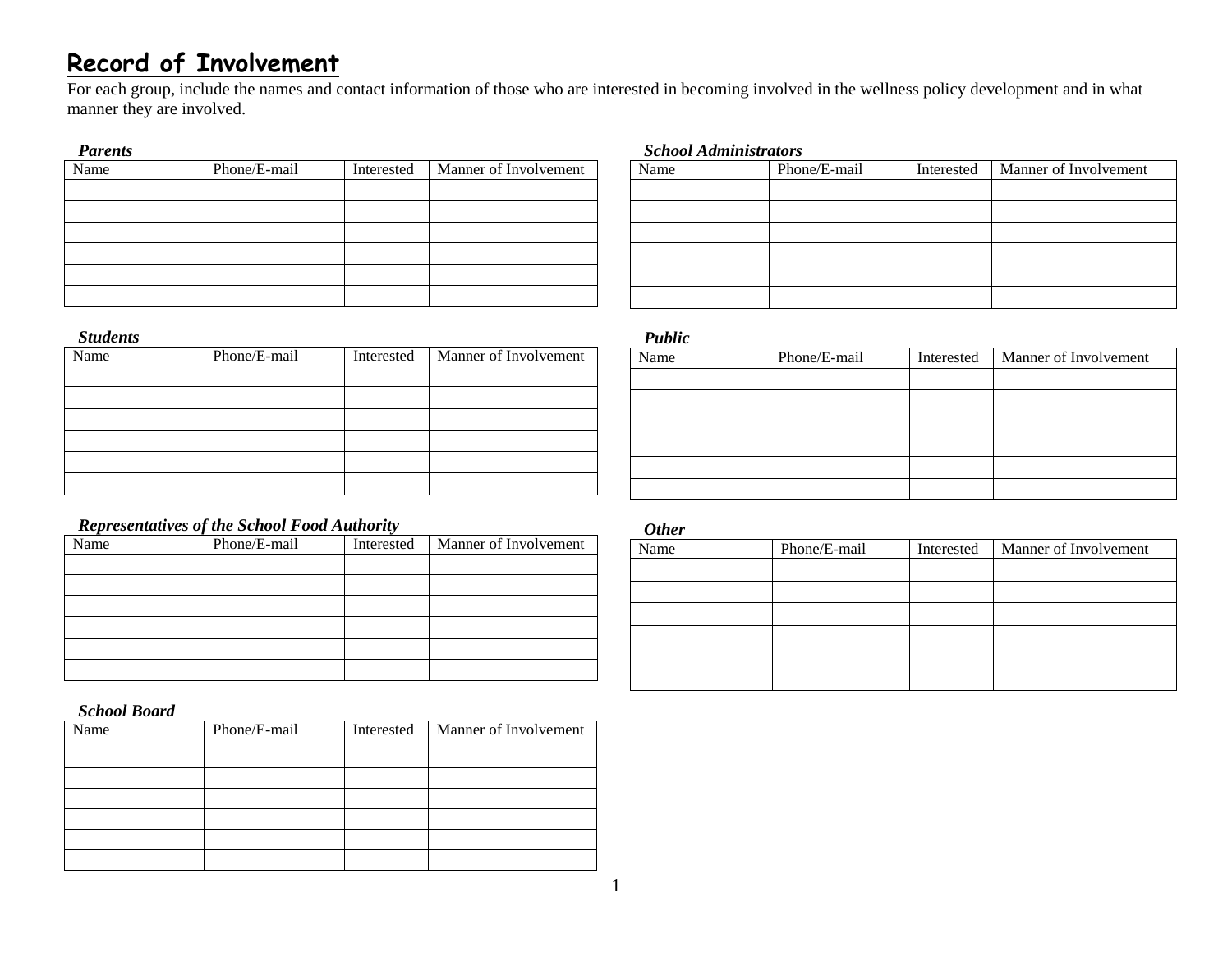### **Nutrition Education Goals**

| What are we currently doing? | What would we like to see happen? | Include in<br>policy | Not being<br>considered | For future<br>consideration | <b>Evaluation:</b><br>Indicators of implementation or impact |
|------------------------------|-----------------------------------|----------------------|-------------------------|-----------------------------|--------------------------------------------------------------|
|                              |                                   |                      |                         |                             |                                                              |
|                              |                                   |                      |                         |                             |                                                              |
|                              |                                   |                      |                         |                             |                                                              |
|                              |                                   |                      |                         |                             |                                                              |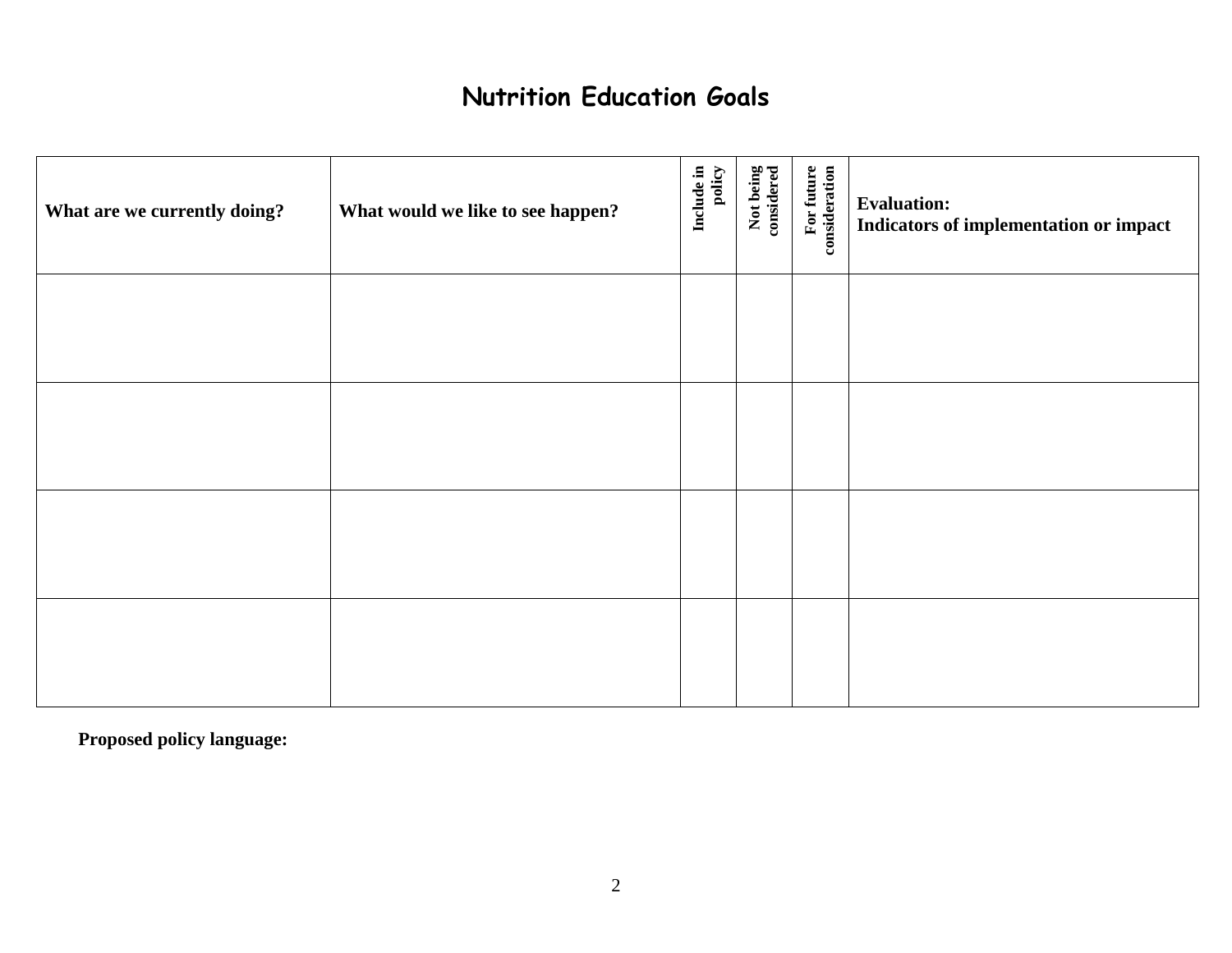# **Physical Activity Goals**

| What are we currently doing? | What would we like to see happen? | policy<br>Include in | Not being<br>considered | For future<br>consideration | <b>Evaluation:</b><br><b>Indicators of implementation or</b><br>impact |
|------------------------------|-----------------------------------|----------------------|-------------------------|-----------------------------|------------------------------------------------------------------------|
|                              |                                   |                      |                         |                             |                                                                        |
|                              |                                   |                      |                         |                             |                                                                        |
|                              |                                   |                      |                         |                             |                                                                        |
|                              |                                   |                      |                         |                             |                                                                        |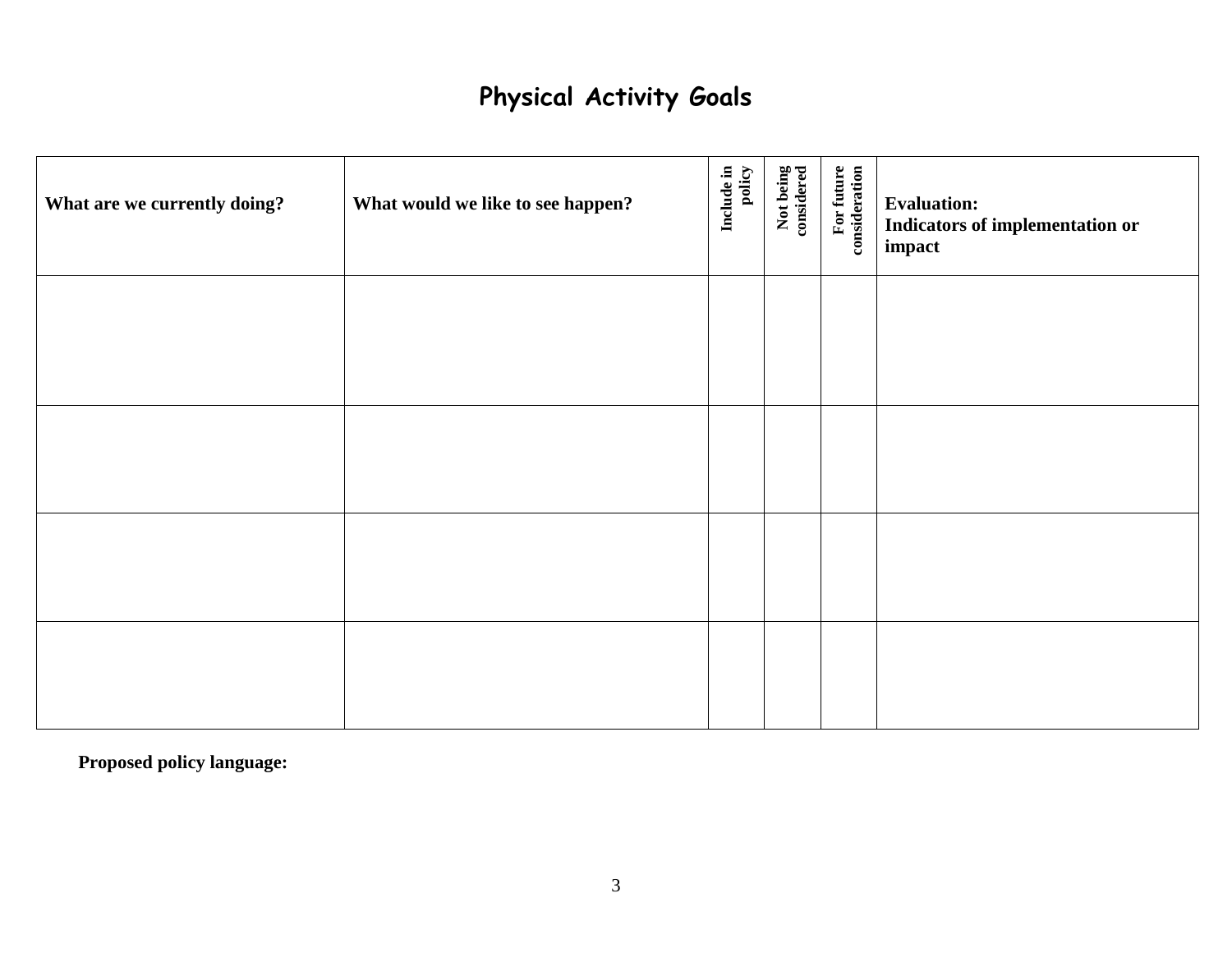# **Other School-Based Activities Designed to Promote Student Wellness Goals**

| What are we currently doing? | What would we like to see happen? | Include in<br>policy | Not being<br>considered | For future<br>consideration | <b>Evaluation:</b><br><b>Indicators of implementation or</b><br>impact |
|------------------------------|-----------------------------------|----------------------|-------------------------|-----------------------------|------------------------------------------------------------------------|
|                              |                                   |                      |                         |                             |                                                                        |
|                              |                                   |                      |                         |                             |                                                                        |
|                              |                                   |                      |                         |                             |                                                                        |
|                              |                                   |                      |                         |                             |                                                                        |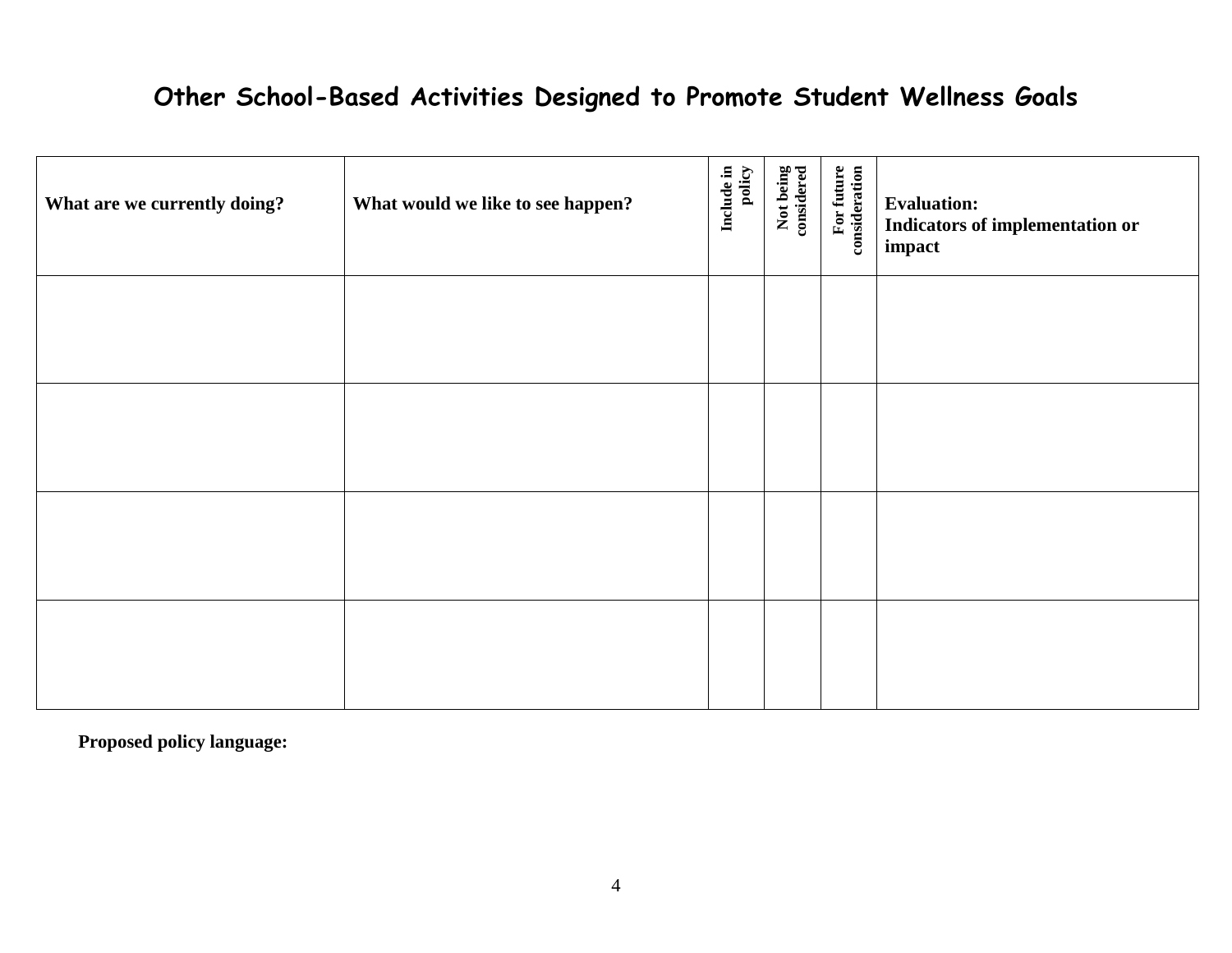# **Nutrition Guidelines for All Foods Available on the School Campus During the School Day**

| What are we currently doing? | What would we like to see happen? | Include in<br>policy | Not being<br>considered | For future<br>consideration | <b>Evaluation:</b><br>Indicators of implementation or<br>impact |
|------------------------------|-----------------------------------|----------------------|-------------------------|-----------------------------|-----------------------------------------------------------------|
|                              |                                   |                      |                         |                             |                                                                 |
|                              |                                   |                      |                         |                             |                                                                 |
|                              |                                   |                      |                         |                             |                                                                 |
|                              |                                   |                      |                         |                             |                                                                 |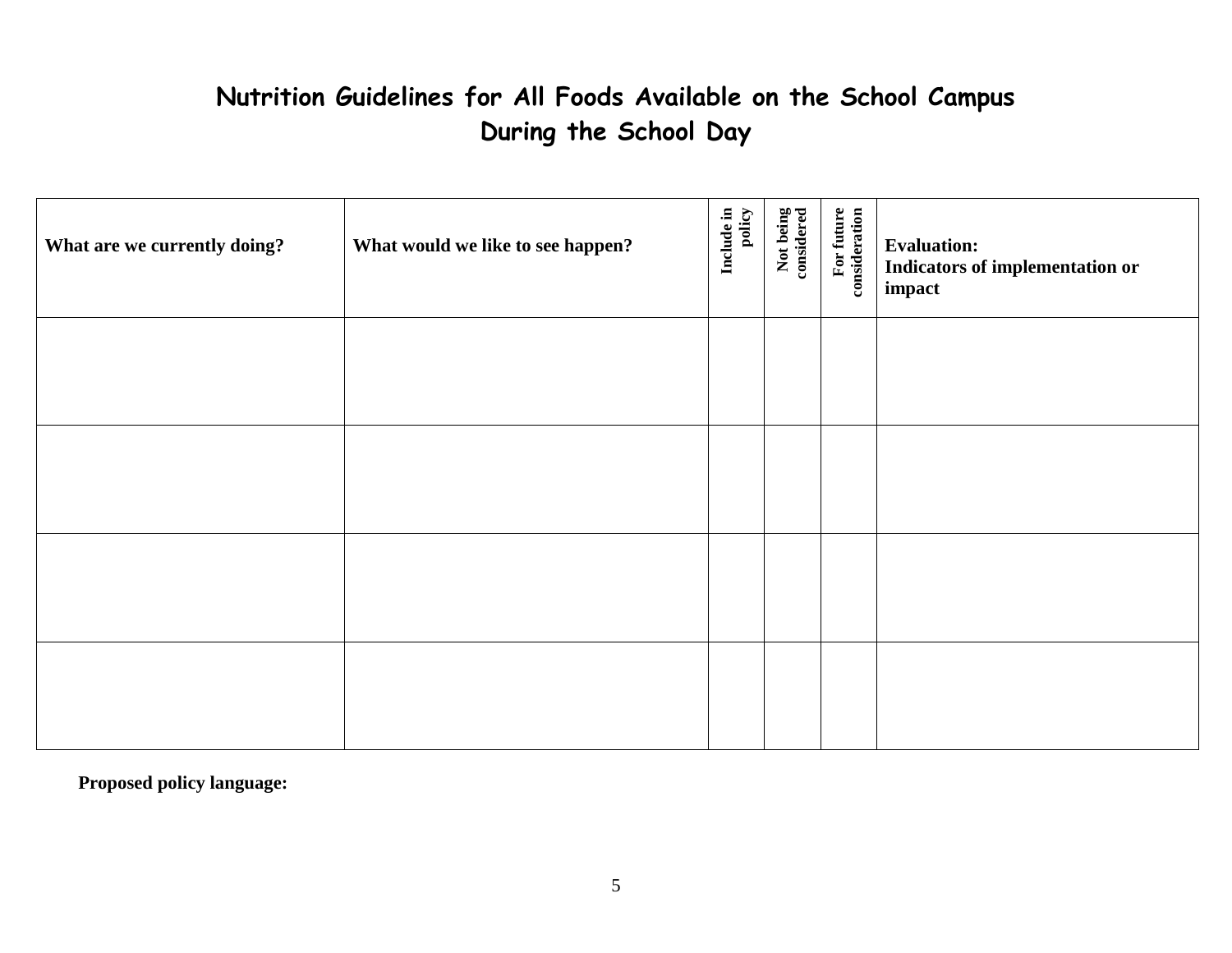## **Guidelines for Reimbursable School Meals**

| What are we currently doing? | What would we like to see happen? | Include in<br>policy | Not being<br>considered | For future<br>consideration | <b>Evaluation:</b><br>Indicators of implementation or<br>impact |
|------------------------------|-----------------------------------|----------------------|-------------------------|-----------------------------|-----------------------------------------------------------------|
|                              |                                   |                      |                         |                             |                                                                 |
|                              |                                   |                      |                         |                             |                                                                 |
|                              |                                   |                      |                         |                             |                                                                 |
|                              |                                   |                      |                         |                             |                                                                 |